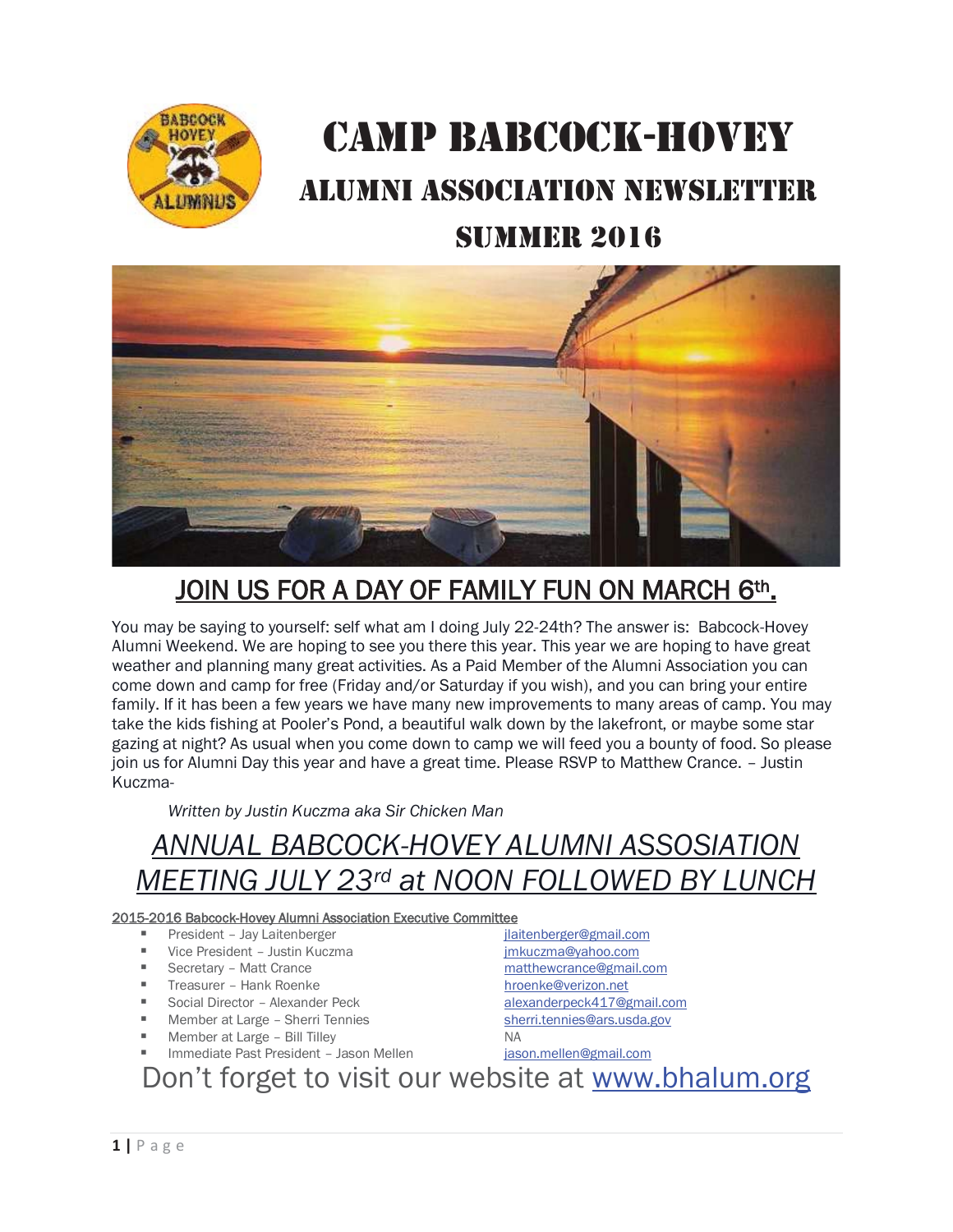#### Sponsor Improvements at your Favorite Campsite

 Have you ever wanted to improve your favorite campsite? Now you can. We are now accepting donations for an opportunity to dedicate shelters, tents, campfire rings, and flag poles. Donations level vary but I am sure there is a sponsorship available to everyone. Want to help even more? How about you work with your District and Sponsor an entire Campsite. See the attached insert for more infromation.

*Written by Matthew Crance aka "PAWN"* 

#### The Babcock-Hovey Alumni Association is Going Green

In an effort to reduce waste, all paid members can now request to receive their newsletter electronically. This not only saves the environment but also saves money in mailing costs. Please send an email to matthewcrance@gmail.com telling him you would like to go green and he will make it so!

#### Personal Fitness Area Kicks Back Into Action

For the 2016 Summer Camp Season we are bring back the Personal Fitness Area. Not only is



it back but it is better than ever! We added a sand beach volley ball court, bocce ball area, mini soccer field, mini golf, new elements to the Bouldering Wall, ultimate frisbee course, and a GAGA pit! Wait, what did I just say? GAGA PIT? What is a Gaga Pit you might ask? Gaga is a fast paced, high energy sport played in an octagonal pit. The more players the better! Dubbed a kinder gentler version of dodge ball, the game is played with a soft foam ball, and combines the skills of dodging, striking, running, and jumping, while trying to hit opponents with a ball below the knees. Players need to keep moving to avoid getting hit by the ball. Fun and easy, everyone

gets a serious workout. It was a big hit during Eagle Flight Week and Week 1 of Boy Scout Camp. This was all made possible due to a grant from Tschipey Achtu Lodge (Order of the Arrow Lodge for Seneca Waterways Council) and Finger Lakes Comfort, Inc. From the many scouts that have and will enjoy this Personal Fitness Area this year and for years to come, THANK YOU!



*Written by Jay Laitenberger aka Spinner*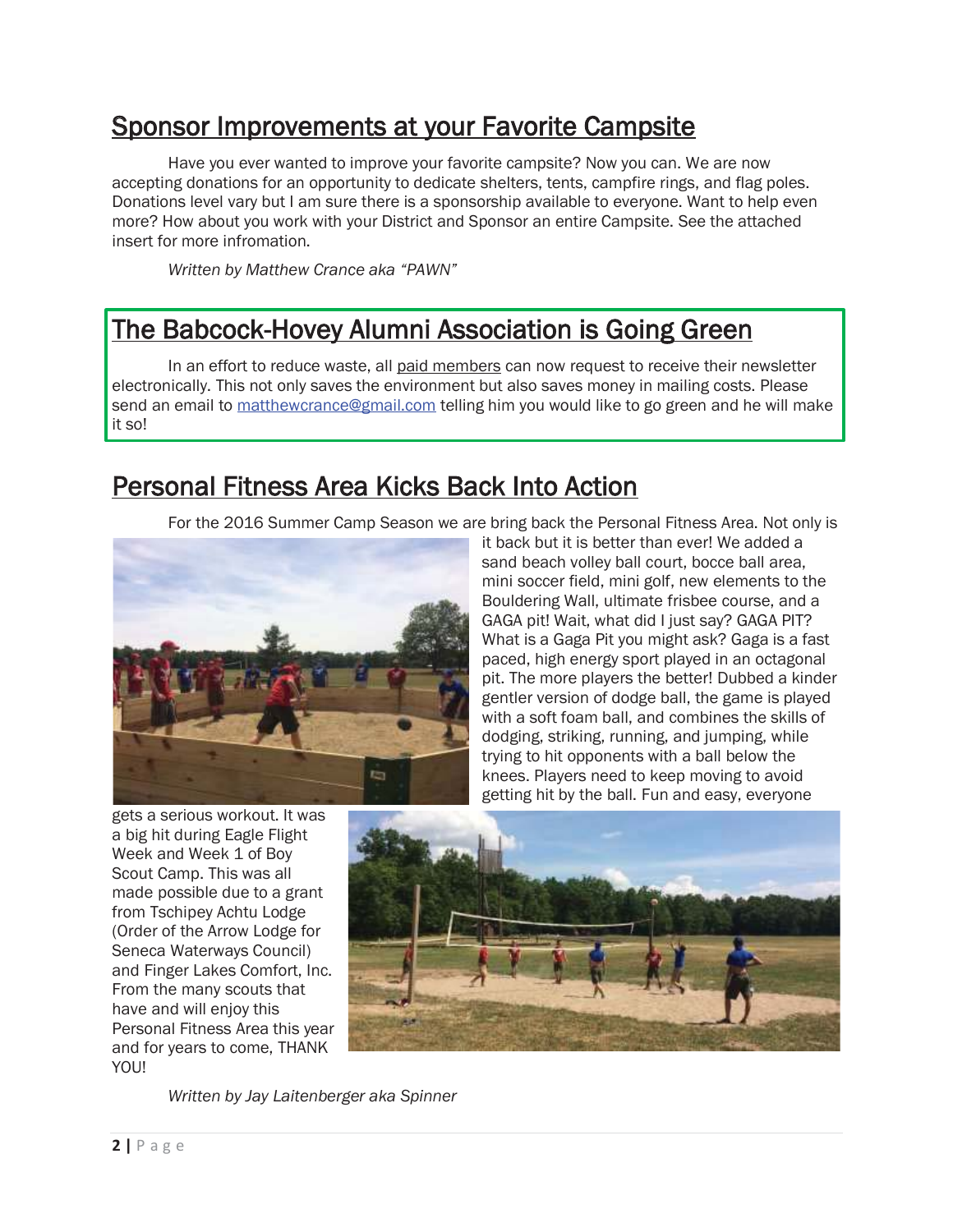#### Trading Post Restock with New items

 A few years back the Babcock-Hovey Alumni Association helped to renovate the Camp Trading Post and combined it with the Hovey Museum. Since then the Merchandize only seems to

get better and better. This year we have 10 different types of water bottles, as many variety if no more of hats (Winter and Summer), Classy Quarter zips, Navy Blue Zip Hoodies, Hockey Hoodies, Hovey Pin, New Hovey Mugs, New Hovey Pencil Holders, and several new T-shirts. And by popular demand (Mrs. Stephanie Marie Crance…) we have some items in Pink for the ladies.

 We are also starting a new program where we are issuing a seasonal patch that can only be purchased during that season. This way it



encourages Scouts and Scouters to camp during all 4 seasons of at Camp Babcock-Hovey. As a special surprise George Stanton and Kim Stanton of Seneca District made a new Camp Entrance sign in the shape of the new patches. Only question left is- Will you be able to collect them all?

*By Jason Mellen aka "Mellen" or "Radar"* 

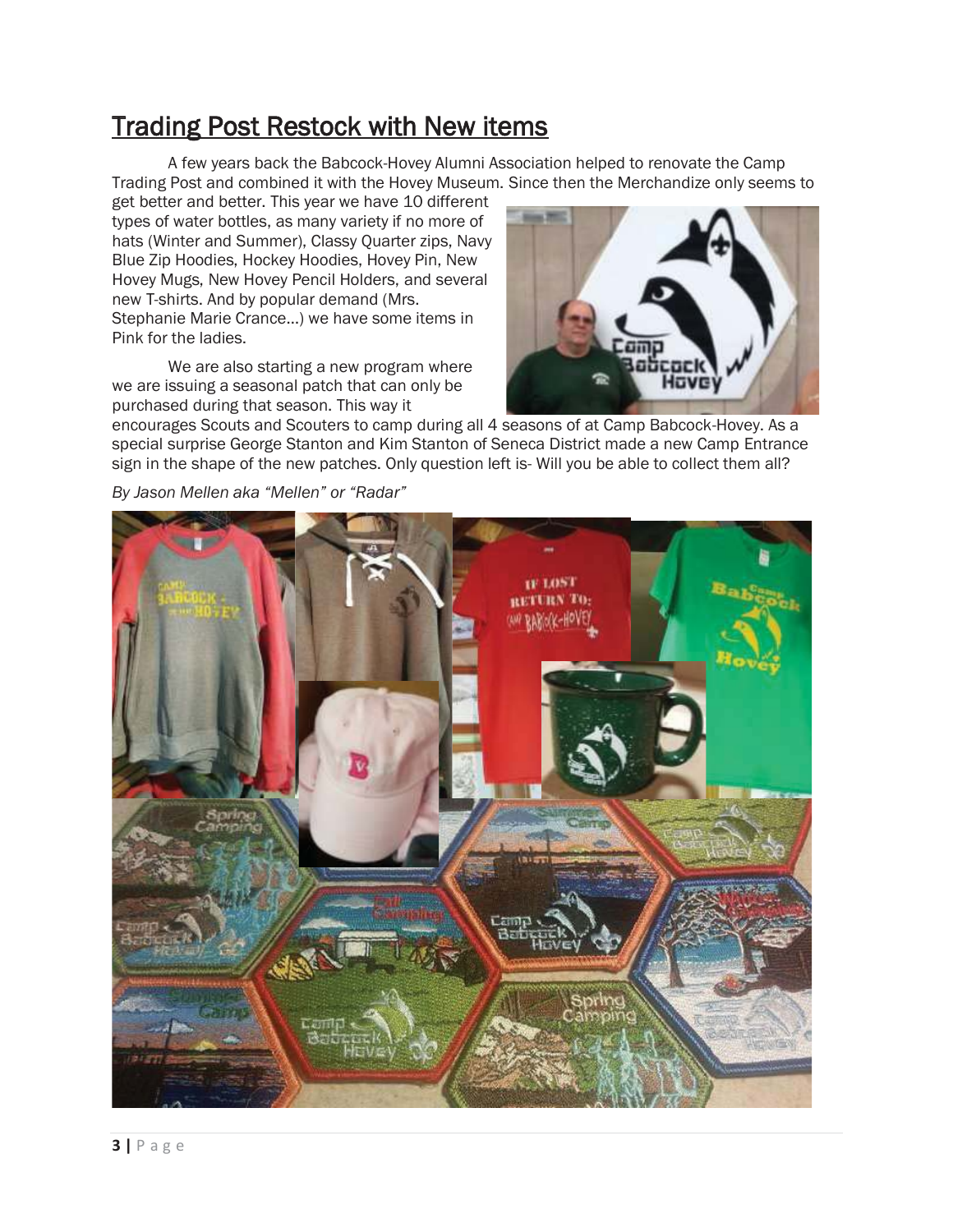### Presenting Your 2016 Summer Camp Staff



#### Alumni Association Sponsors Staff Retention Program

No other job can as easily combine the satisfactions of working with people in an outdoor setting as a summer camp staffer. The impact of working as a member of a summer camp staff is seldom recognized for the valuable contributions that often arise from the experience working at camp gives you the opportunity "to enrich lives and change the world." This can make it difficult to retain top quality staff from year to year. The summer camp staff are the ones that make the program happen and excel. It is the summer camp staff that are the face of our Camp.

 The Babcock-Hovey Alumni Association is pleased to announce a new Summer Camp Staff Retention Program. Those Camp Staff that have served for 2 or more summers each received a gift from the Babcock-Hovey Alumni Association. The gifts vary by experience level, but include a Babcock-Hovey Mug, a Babcock-Hovey Hat, a Babcock-Hovey Backpack, a Babcock-Hovey Cardigan, or a Babcock-Hovey Blanket.

 Coming soon, all Paid Babcock-Hovey Alumni Association Members will be able to Purchase these items if they would like. Monies will be reinvested into the program for gifts for next year. The first opportunity will be Alumni Weekend (July 22-24<sup>th</sup>). An order form will be included in our Fall Newsletter.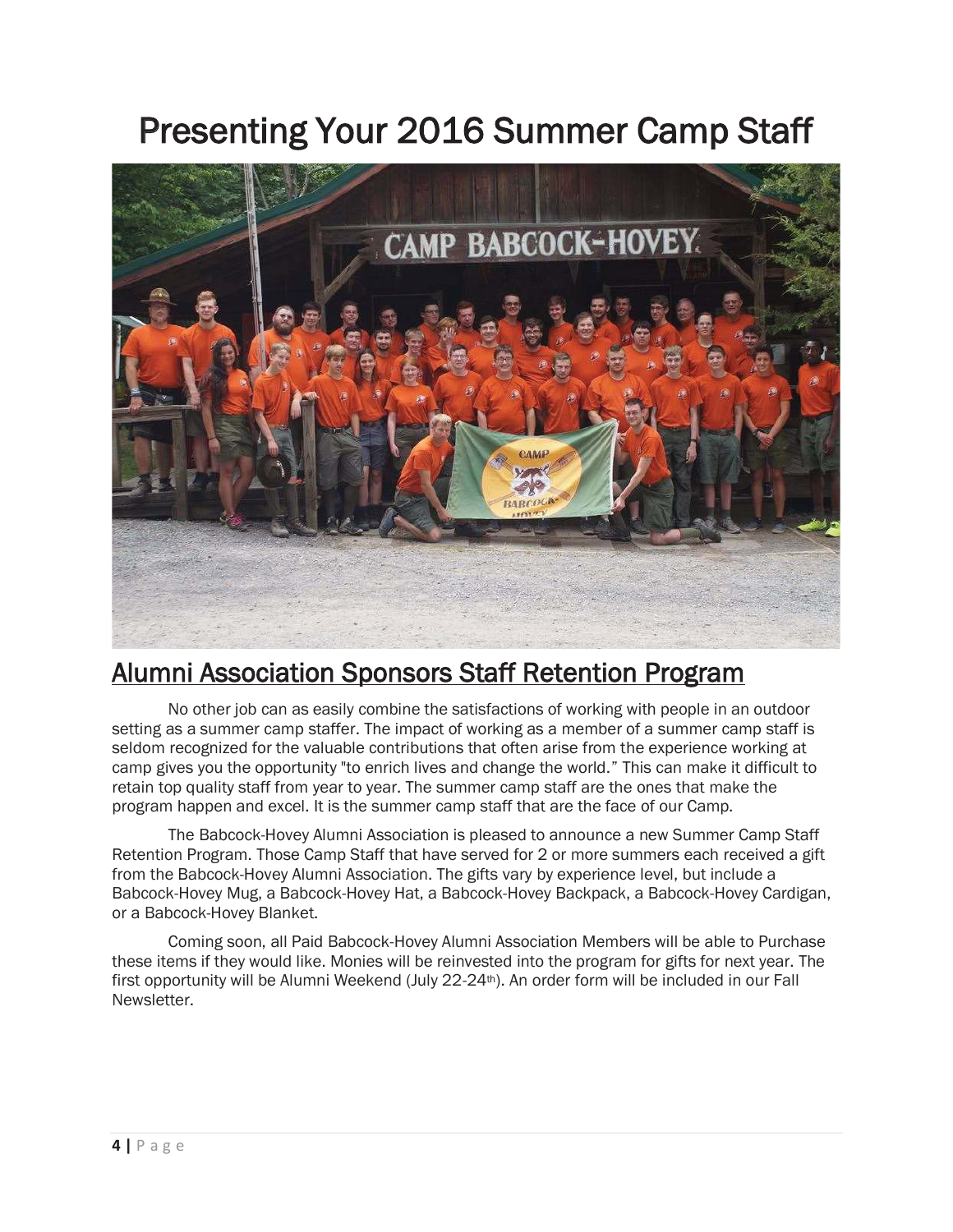#### Now Accepting 2016-2017 Membership Applications

We have a current total of 54 lifetime members and 9 regular members for the 2015-2016 financial year. This is the largest the Alumni Association has ever been. The Alumni Association funnels our membership fees directly back into Camp Babcock-Hovey through projects and program supplies. Every year members receive several cool newsletters, get to attend Alumni Day for Free, receive invites to a Winter Gathering, and usually a small gift from the Alumni Association in token of our appreciation. Please note that membership expires each year on May 31<sup>st</sup> (just before Raccoon Work Weekend). New memberships after March 1 run through May 31st of the following year. Please send in your membership forms today!

#### Camp Improvements 2016

Besides the PF Area Camp saw many other improvements in the spring of 2016. I wish we could show you pictures of them all but space is limited. So if you would like to see more Like the Camp Babcock-Hovey Facebook Page and Join the Babcock-Hovey Alumni Association Group for the most up to date information. Some of the additional Camp improvements in 2016 include a climbing iceberg and trampoline with log roll added to the Lakefront Area, new knee boarding board for the motor boats, renovated coffee mess area, many new improved camp directional signs, metal roof on Penn Yan Lodge, Metal roof on just about every Lean-to in Camp, new flag pole in the NAC Area, new yellow chain to demark the shooting sports ranges, gravel road from South Showerhouse out to Oneida Campsite just to name a few! Thanks to everyone that attended Raccoon Work Weekend and especially to others that have been work behind the scenes to make Camp Babcock-Hovey the Premier Scout Camp in the Finger Lakes Region.

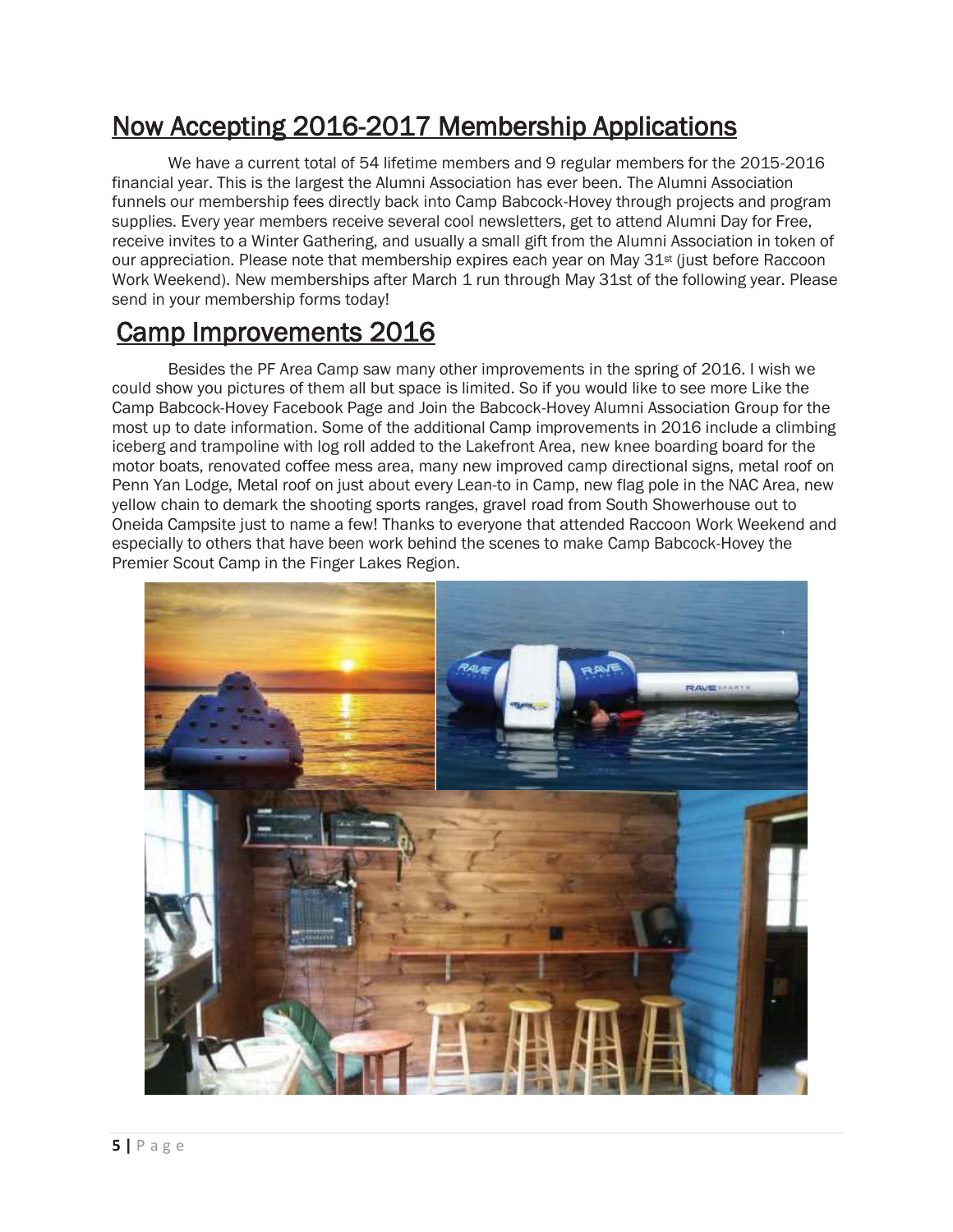## SPONSOR A CAMPSITE CAMPSITE IMPROVEMENT PROJECT

**The Camp Babcock-Hovey Alumni Association is raising funds to help redevelop all of our Summer Camp Campsites. Having top notch campsites allows us to attract and retain troops for the summer camp season and off-season. Projects include upgrading the electrical connections, adding two picnic shelters to each site, improving campfire areas, installing new picnic tables, installing new flag poles as needed, and upgrading the tents and platforms.** 



**We need your help!!!!! Any donation of any amount will be greatly appreciated. For a donation of the amount listed below a plaque will be added sponsoring that item with a name of your choosing. We will be in touch for wording on plaques at the \$500 level and above.** 

**\$100 Tent \$250 Picnic Table \$500 Flag Pole \$1,000 Campfire Area \$2,500 Shelter \$5,000 Latrine \$10,000 Entire Campsite** 

|                                                                           |  | Name of person/group to be Honored:    |  |  |  |  |  |  |  |  |  |                                                                                         |  |  |  |  |  |  |  |  |
|---------------------------------------------------------------------------|--|----------------------------------------|--|--|--|--|--|--|--|--|--|-----------------------------------------------------------------------------------------|--|--|--|--|--|--|--|--|
|                                                                           |  |                                        |  |  |  |  |  |  |  |  |  | LINE #1 - (Maximum 26 letters/spaces)                                                   |  |  |  |  |  |  |  |  |
|                                                                           |  |                                        |  |  |  |  |  |  |  |  |  |                                                                                         |  |  |  |  |  |  |  |  |
| Total - Donation - \$<br>Campsite Requested - ___________________________ |  |                                        |  |  |  |  |  |  |  |  |  |                                                                                         |  |  |  |  |  |  |  |  |
| Please send this form and payment to                                      |  |                                        |  |  |  |  |  |  |  |  |  |                                                                                         |  |  |  |  |  |  |  |  |
|                                                                           |  |                                        |  |  |  |  |  |  |  |  |  |                                                                                         |  |  |  |  |  |  |  |  |
|                                                                           |  |                                        |  |  |  |  |  |  |  |  |  | Camp Babcock-Hovey, Seneca Waterways Council, 2320 Brighton-Henrietta Town Line Road    |  |  |  |  |  |  |  |  |
|                                                                           |  |                                        |  |  |  |  |  |  |  |  |  | If payment is made by credit card please fill out below and mail or fax to 585-256-8533 |  |  |  |  |  |  |  |  |
|                                                                           |  |                                        |  |  |  |  |  |  |  |  |  |                                                                                         |  |  |  |  |  |  |  |  |
|                                                                           |  |                                        |  |  |  |  |  |  |  |  |  |                                                                                         |  |  |  |  |  |  |  |  |
|                                                                           |  |                                        |  |  |  |  |  |  |  |  |  |                                                                                         |  |  |  |  |  |  |  |  |
|                                                                           |  | (Please circle one of the above cards) |  |  |  |  |  |  |  |  |  |                                                                                         |  |  |  |  |  |  |  |  |
|                                                                           |  |                                        |  |  |  |  |  |  |  |  |  | Exp. Date________________________Signature of card holder________________________       |  |  |  |  |  |  |  |  |
|                                                                           |  |                                        |  |  |  |  |  |  |  |  |  | Office use only Acct #2-4501-047-91 (NOTE NEW ACCT #)                                   |  |  |  |  |  |  |  |  |

NOTE: Any funds left over after this project is complete can be used towards any Camp Capital Improvements at Camp Babcock-Hovey at the discretion of the Camp Babcock-Hovey Properties Committee.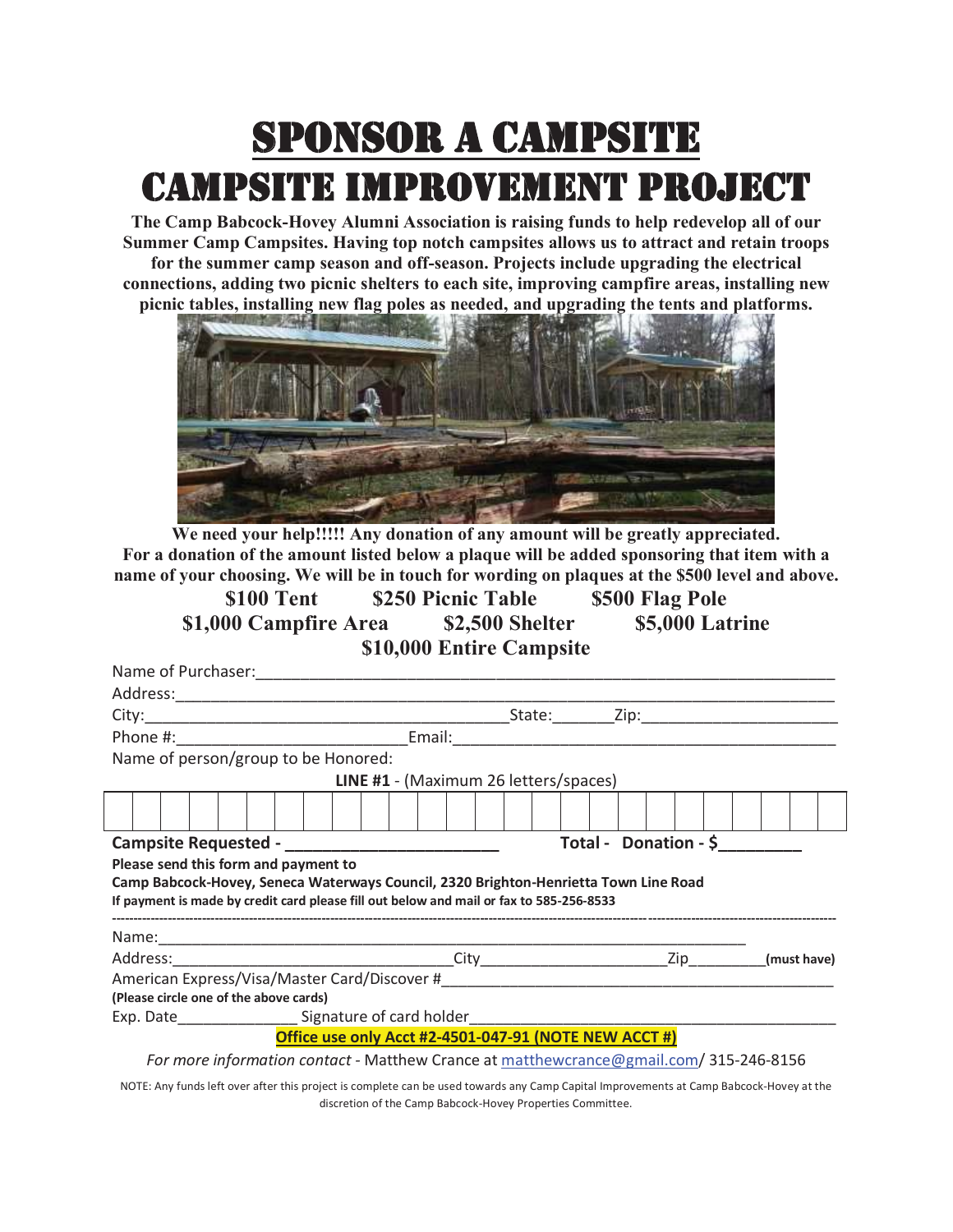

# **Camp Babcock-Hovey Alumni Association**

**Providing "Spirit, Service and Support"**  *Membership Application*

| Name                                          |              |                                                    |
|-----------------------------------------------|--------------|----------------------------------------------------|
| Address                                       |              |                                                    |
| City                                          | <b>State</b> | $\angle$ in                                        |
| E-Mail Address                                |              | Phone                                              |
| How many and what years (if any) as a camper? |              | on staff?                                          |
| Occupation                                    |              | (you never know what talents we might be needing!) |

\_\_\_\_Check here if we may list your name and years at camp on our future web site.

**Eligibility requirements:** Must be at least 21 years of age, interested in supporting the purposes of the Association, and in good standing with (but not necessarily a current member of) the BSA and the Seneca Waterways Council. Current Camp Staff may join at the age of 18.

#### **Type of membership (choose one):**

| $$20.00 -$ Alumni member (1 year membership June 1-May 31 of the following year) |
|----------------------------------------------------------------------------------|
| $$160.00$ – Lifetime Membership                                                  |

\_\_\_\_\_\_\_ \$????? – Additional Donation for any Camp Babcock-Hovey Project

Total Donation \$ \_\_\_\_\_\_\_\_\_\_\_\_\_\_\_

*(For office use only #1-2306-765-00)*

Please make checks payable to Seneca Waterways Council, and indicate "Babcock Hovey Alumni" in memo of check.

Membership includes three newsletters annually and notification of upcoming events. Membership expires each year on May 31st. New memberships after March 1 run through May 31st of the following year.

For Additional Information go to **www.bhalum.org** or to check your dues status contact:

Matthew Crance at matthewcrance@gmail.com or 315-246-8156 Hank Roenke at hroenke@verizon.net

Jay Laitenberger at jlaitenberger@gmail.com or 585-727-9196

Your help is needed! Please list on the back of this application any addresses/emails/phone numbers (with names) that you know for other past staff members.

**Please send this form and payment to- Seneca Waterways Council, 2320 Brighton-Henrietta Town Line Road, Rochester NY 14623 If payment is made by credit card please fill out below and mail to above address, or fax to 585-256-8533** 

| Name:                                                                                  |                          |      |             |
|----------------------------------------------------------------------------------------|--------------------------|------|-------------|
| Address:                                                                               | City                     | Zip. | (must have) |
| American Express/Visa/Master Card/Discover #<br>(Please circle one of the above cards) |                          |      |             |
| Exp. Date                                                                              | Signature of card holder |      |             |